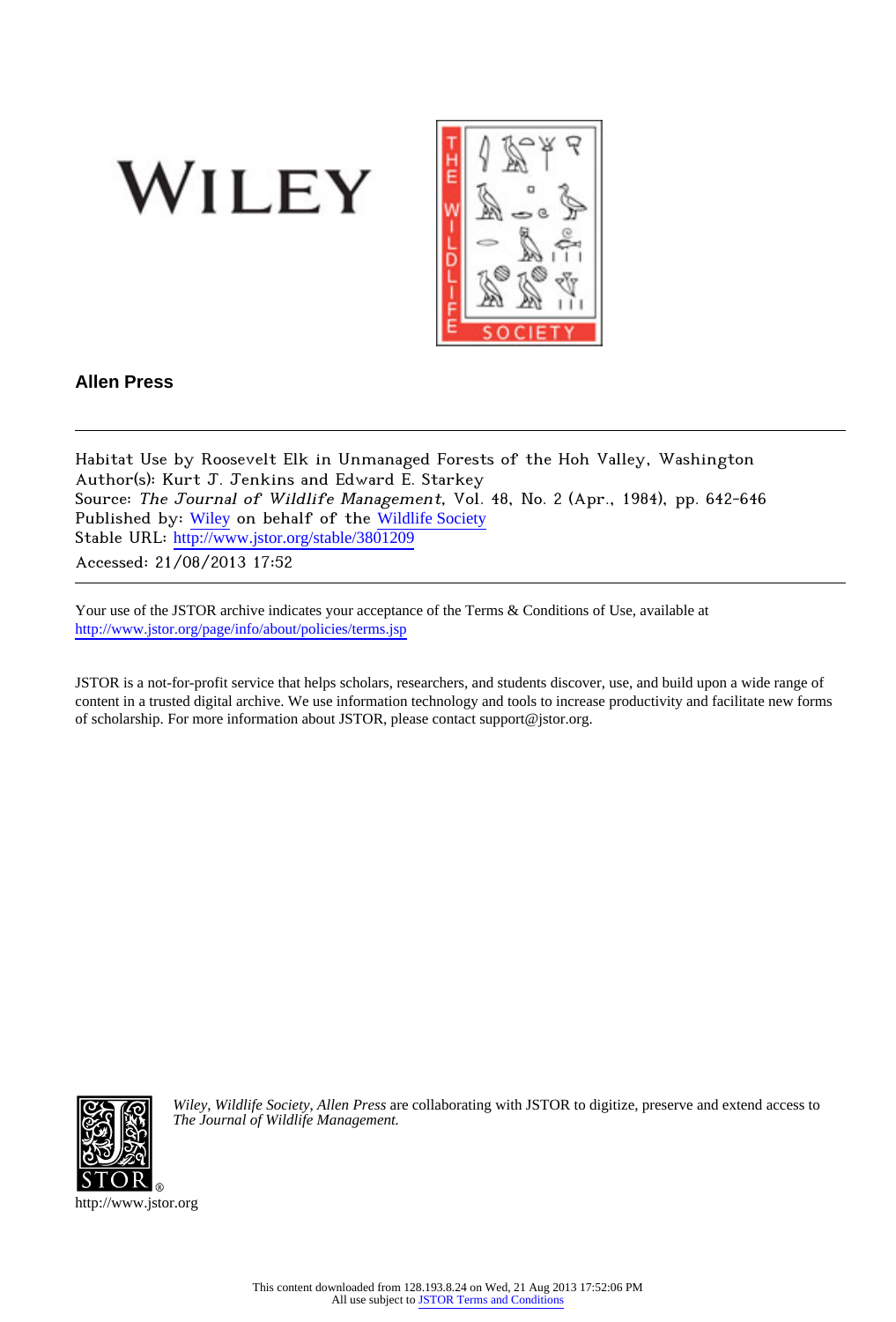## **HABITAT USE BY ROOSEVELT ELK IN UNMANAGED FORESTS OF THE HOH VALLEY, WASHINGTON**

**KURT J. JENKINS,' Oregon Cooperative Park Studies Unit and Department of Fisheries and Wildlife, Oregon State University, Corvallis, OR 97331; and EDWARD E. STARKEY, Oregon Cooperative Park Studies Unit, School of Forestry, Oregon State University, Corvallis, OR 97331.** 

**Primevally, Roosevelt elk (Cervus elaphus roosevelti) inhabited humid, coastal forests from northern California to Vancouver Island, British Columbia. During the 1890's and early 1900's populations declined or were eliminated under pressures of settlement and intensive market hunting (Rasmussen 1949). Today Roosevelt elk occupy much of their former range, but proliferation of agriculture, urbanization, and roads have altered many productive riverine habitats. Thus, Roosevelt elk are limited largely to forested uplands, which are managed predominantly for timber production. Additionally, Roosevelt elk are hunted throughout most of the range. A notable exception is Olympic National Park in northwest Washington, which is a major population center of unhunted Roosevelt elk and contains nearly 3,600 km2 of unharvested forest. Because so little was known of primeval distribution patterns of elk in northcoastal temperate forests, our objective was to describe habitat use by Roosevelt elk in an unmanaged riverine ecosystem with a significant old-growth forest component.** 

## **STUDY AREA**

**The study area was 53.6 km2 of the Hoh River Valley in Olympic National Park (47051'N, 124000'W) from the west boundary of the park upriver 12 km. The Hoh Valley has a typical glacial configuration with steep side slopes and broad** 

**lowland terraces of glacial and alluvial derivation. Elevations range from 150 m on the valley floodplain to 910 m on adjoining ridges. Climate is maritime with mild, wet winters and cool, dry summers. Precipitation averages 345 cm annually, with most occurring as rain, although ephemeral snows fall on the valley floor each winter.** 

**Vegetation of alluvial terraces was representative of the Picea sitchensis vegetation zone of the Olympic Peninsula (Franklin and Dyrness 1973). A shrub community of red alder (Alnus rubra) and willows (Salix spp.) pioneered gravel substrates adjoining the Hoh River. Forest communities of increasing age occupied successive river terraces (Fonda 1974). Red alder and Sitka spruce (Picea sitchensis) black cottonwood (Populus trichocarpa) communities occurred on alluvial terraces 70-80 and 400 years old, respectively. A climax community of spruce and western hemlock (Tsuga heterophylla) occupied old-aged alluvial and glacial deposits > 700 years old. The seral forests were characterized by well-developed deciduous or mixed overstories and grass or forb-dominated understories. Grasses dominated the understory of red alder communities, with the cumulative ground cover averaging 120%. Forbs were also abundant in alder stands but dominated the understory of spruce-cottonwood stands with ground cover averaging 110%. With progression to climax, overstories were increasingly dominated by coniferous species, with understories of ferns, shrubs, and mosses. Tree densities ranged from approximately 800 trees/ha for alder communities to 200-300 trees/ha for spruce-cottonwood and spruce-hemlock communities (Fonda 1974).** 

**<sup>&#</sup>x27;Present address: Idaho Cooperative Park Studies Unit, College of Forestry, Wildlife and Range Resources, University of Idaho, Moscow, ID 83843.**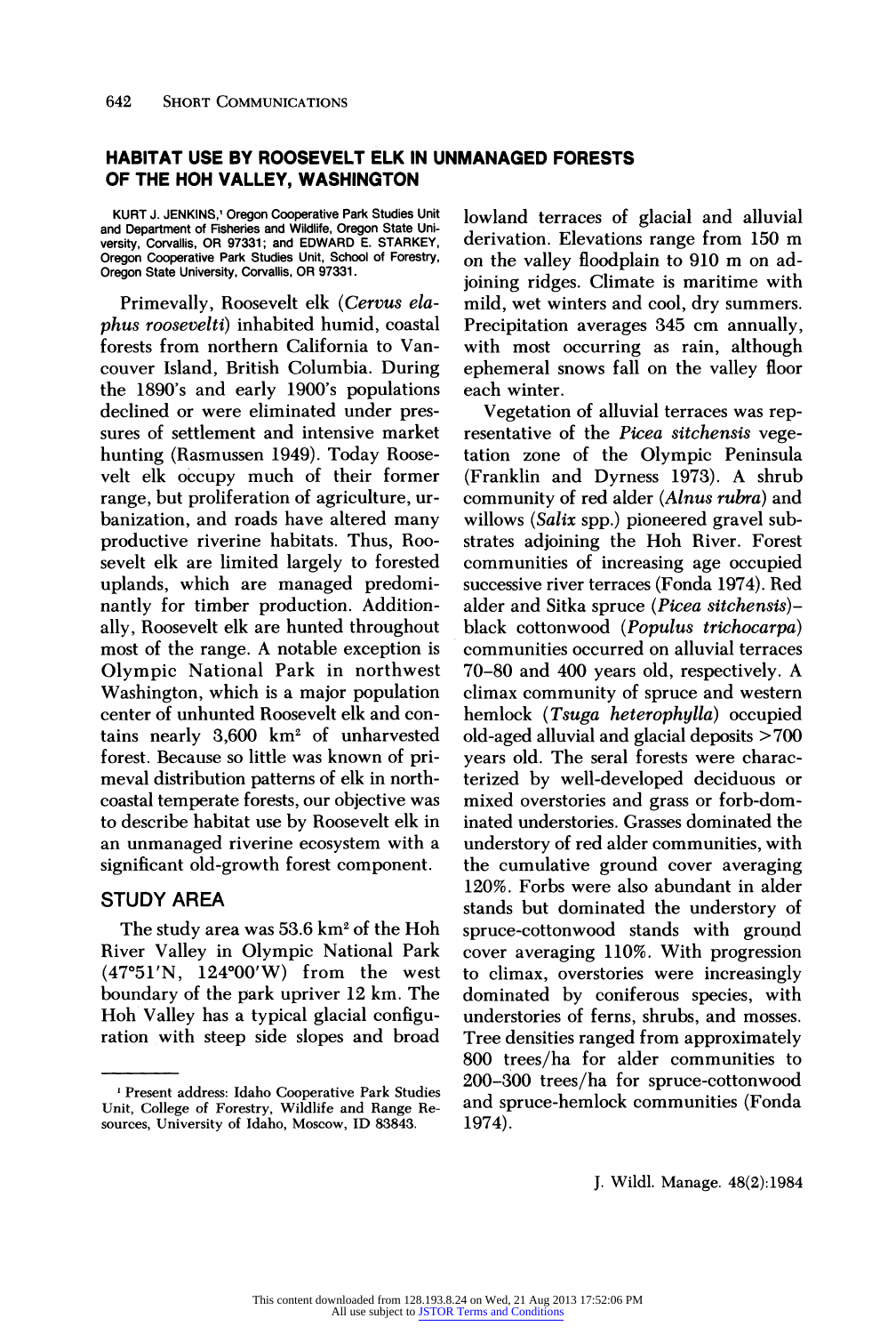**A bigleaf maple (Acer macrophyllum) vegetation type was superimposed on the terrace mosaic and occurred on shallow rocky soils deposited by fluvial or colluvial action at the base of the valley side slopes (Fonda 1974). Understories were a patchy mosaic of vine maple (Acer circinatum) and grassy clearings. A western hemlock vegetation type occurred on the forested uplands and valley side slopes (Fonda 1974).** 

**Except for a single road and relatively minor visitor development north of the river, forest communities of the Hoh Valley were virtually undisturbed. Additionally, the population of elk has been legally protected from hunting since the creation of Olympic National Park in 1938.** 

## **METHODS**

**Nine free-ranging cow elk were immobilized in February and March 1979, each with 28 mg of succinylcholine chloride, and were equipped with radio collars. Three elk were collared from each of three distinct groups of elk totaling approximately 150 individuals (Jenkins and Starkey 1982). Movements of collared elk were monitored in three seasonal periods: summer (6 Jun-10 Sep 1978), winter (1 Jan-28 Feb 1979), and late winter (1 Mar-20 Mar 1978 and 1979).** 

**Six vegetation types were mapped on orthographically corrected aerial photographs to determine the relative availabilities of each and to facilitate the recognition of vegetation types occupied by elk. Mapping was accomplished using supplementary vertical, color aerial pho**community boundaries. **and ground reconnaissance of** 

**Radio-collared elk were located one to three times daily in morning (0600-1000), midday (1100-1400), and evening (1600- 2000) periods using a combination of re-** **mote telemetry procedures and direct observations. Locations of all collared elk were determined before any elk was located twice in a day, thus assuring that elk in poor transmitting locations were sampled equally. Locations were determined remotely by triangulating from three receiving stations, several of which were located on gravel bars along the length of the river. Azimuths were plotted on vegetation maps and a circle was inscribed within the triangle formed by the three intersecting azimuths; the center represented the estimated elk location. Vegetation type of the location was recorded if the circle included only one vegetation type. If not, the vegetation was recorded after tracking the collared elk and verifying its location. Accuracy of the remote habitat determinations using this acceptance criterion was tested by triangulating on radio collars which were distributed by hand at known locations.** 

**Patterns of habitat use by cow elk were evaluated by comparing use of vegetation types to availability of types within the composite home range of collared elk. This corresponded to analysis of third-order habitat selection, aimed at identifying important habitat components of the home range (Johnson 1980). Individual home ranges were delineated using 95% confidence ellipses (Koepple et al. 1975), and the composite home range was delimited by elevational contours that included individual home ranges of all collared elk. Use was measured as the proportion of relocations of elk in each vegetation type, and availability was defined as the percentage of composite home range covered by each vegetation type as determined using an electronic digital planimeter. Chisquare statistics were used to test the hypotheses that vegetation types were used in proportion to availability. If the null**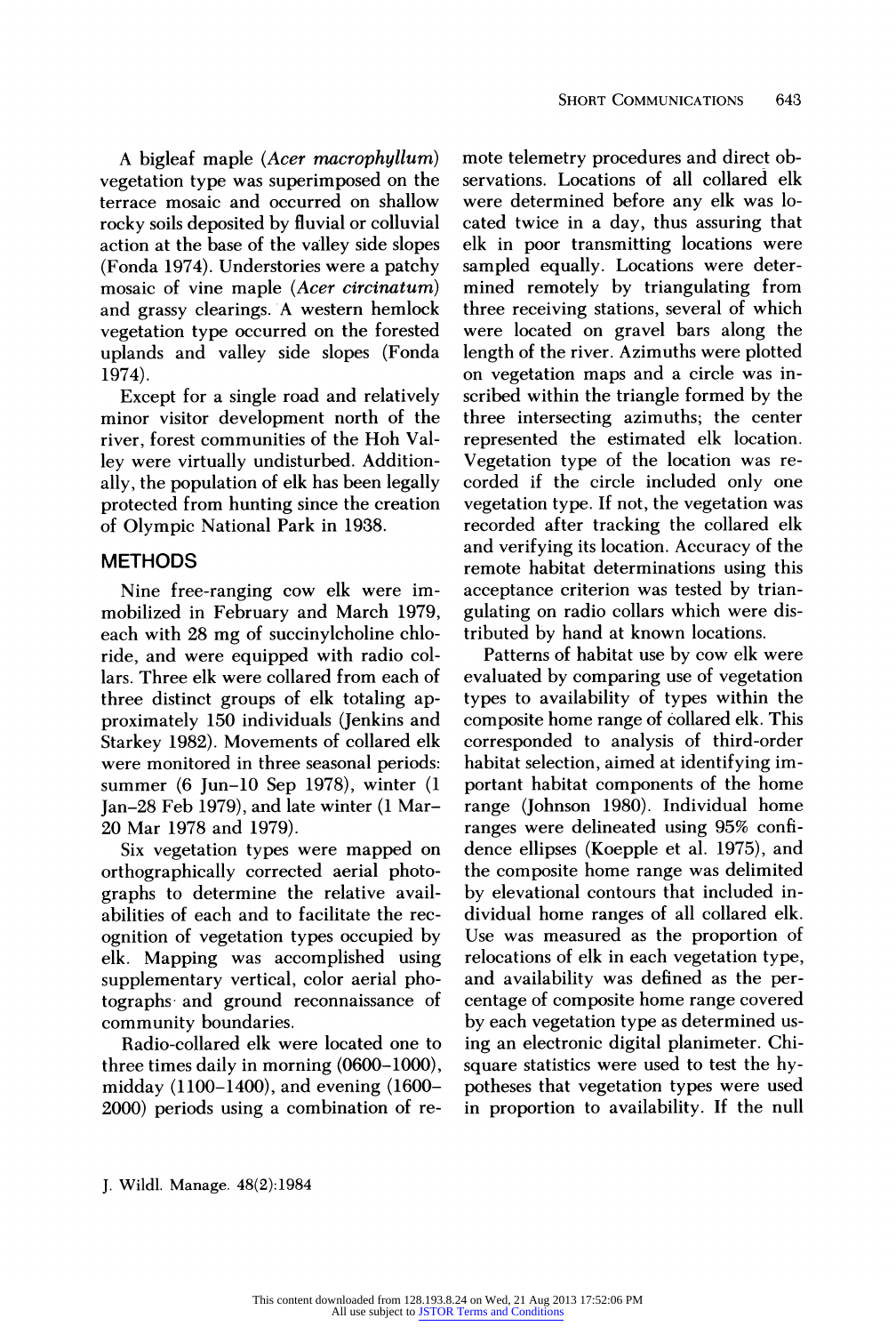| Physiographic<br>location | Vegetation<br>type | Availability<br>$%$ of com-<br>posite home<br>range) | Use <sup>a,b</sup><br>(% of radio relocations) |          |             |
|---------------------------|--------------------|------------------------------------------------------|------------------------------------------------|----------|-------------|
|                           |                    |                                                      | Summer                                         | Winter   | Late winter |
| Valley floor              | Alder-willow       | 6                                                    | 4(0)                                           | $2(-$    |             |
|                           | Red alder          | 5                                                    | $9(+)$                                         | $10 (+)$ | $25(+)$     |
|                           | Spruce-cottonwood  | 2                                                    | 2(0)                                           | 3(0)     | $13(+)$     |
|                           | Spruce-hemlock     | 35                                                   | $53(+)$                                        | $44 (+)$ | $47 (+)$    |
|                           | Bigleaf maple      | 4                                                    | $13(+)$                                        | $10 (+)$ | 5(0)        |
|                           | Combined           | 52                                                   | $81 (+)$                                       | $69(+)$  | $91 (+)$    |
| South-facing slope        | Western hemlock    | 23                                                   | $10(-)$                                        | 20(0)    | 7 ( —       |
| North-facing slope        | Western hemlock    | 25                                                   | $9(-$                                          | $11(-$   | $2(-)$      |

**Table 1. Percent availability and use of physiographic locations and vegetation types by cow elk in the Hoh Valley, Olympic National Park.** 

**a Symbols indicate significant habitat selection (+), avoidance (-), and neutrality (0) based on family confidence intervals using Bonferroni Zstatistics (Neu et al. 1974).** 

 $b N = 683, 759,$  and 541 radio relocations for summer, winter, and late winter, respectively

**hypothesis was rejected (P < 0.05), family confidence intervals were employed using the Bonferroni Z-statistic as adapted by Neu et al. (1974) to determine which vegetation types were used in proportions**  greater or less than availability  $(P < 0.10)$ .

#### **RESULTS AND DISCUSSION**

**Thirty-four field trials of the telemetry procedure were conducted on hand-placed radio collars. The error of 136 individual**  azimuths averaged  $6.8^{\circ}$  (SE =  $5.9^{\circ}$ ). Hab**itat determinations were 97% accurate on the valley floor, although the error of the estimated locations averaged 23% of their distance from the telemetry receiving posts. Average distances of the radio-collared elk from the receiving stations ranged from 278 m (SE = 211 m) in late winter to 540.6 m (SE = 390.8 m) in midwinter and were similar to distances used in the field trials.** 

**Side slopes of the Hoh Valley were farther from the receiving stations than was the valley floor; thus detection of habitats used by elk on side slopes may have been more prone to error. However, only one vegetation type was recognized on the slopes, and telemetry signals originating there were distinct from those on the val-** **ley floor. Thus, errors in determining habitat occupied by the monitored elk were considered minimal.** 

**Fifty percent of the 1,983 relocations obtained on the radio-collared elk were confirmed visually or aurally. Home range ellipses of individual elk encompassed the entire valley floor and lower one-third of the adjoining side slopes, indicating distribution of elk was closely aligned to the valley lowlands (Jenkins and Starkey 1982). The composite home range, or principal area of elk use, was bounded by the 425 m elevational contour on side slopes north and south of the valley. The resulting area of 25.5 km2 represented 47% of the watershed segment within the study area and encompassed 98.8% of the relocations of radio-collared elk.** 

**Vegetation types within the composite range were used in disproportion to availability (Table 1). Vegetation types on the valley floor were selected as a group over the upland western hemlock type. Selection of floodplain vegetation types was similar in summer and winter seasons when hardwood stands of red alder and bigleaf maple and the coniferous sprucehemlock were favored.** 

**Use of the western hemlock vegetation**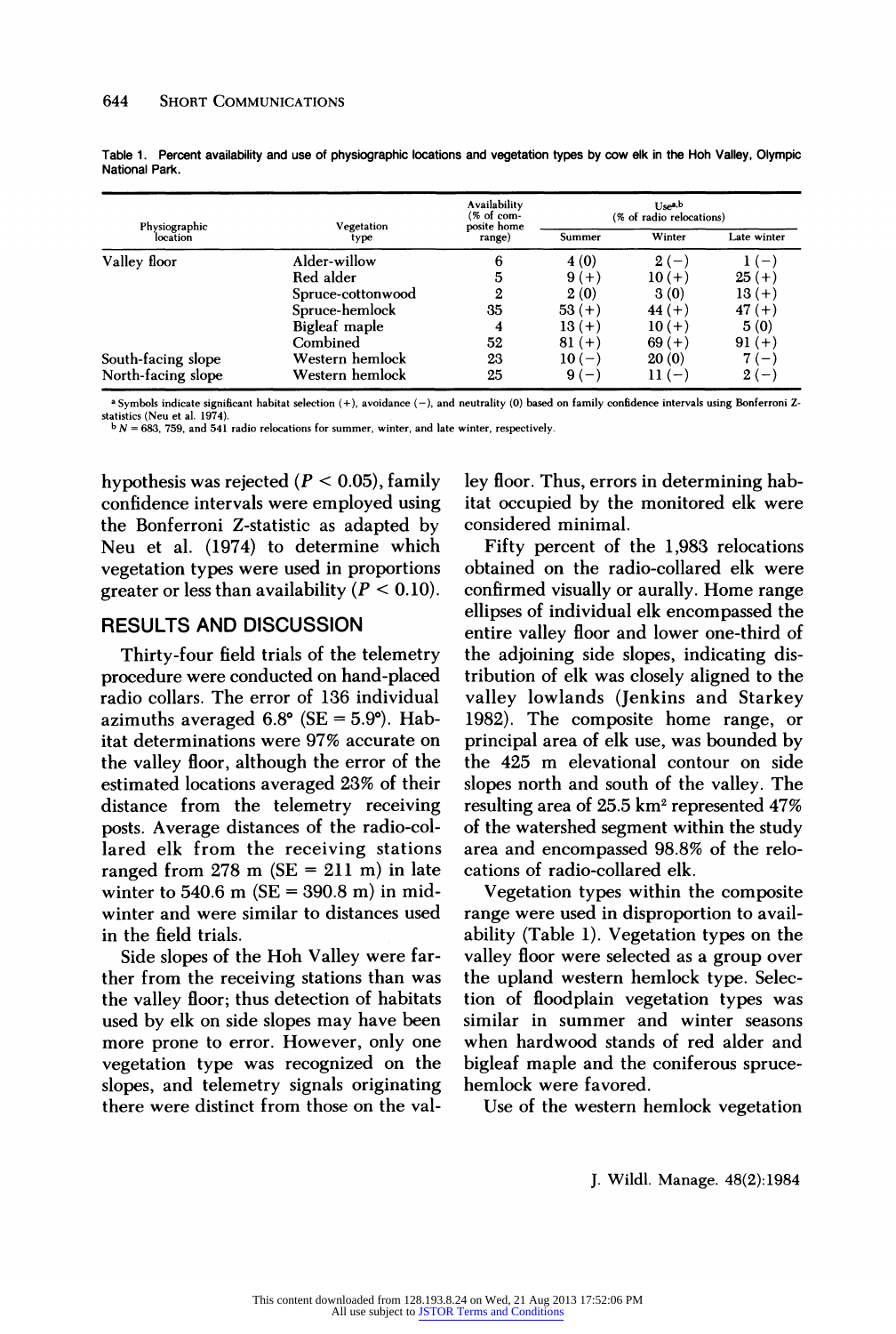**was greatest in winter and on south-facing slopes, apparently in response to lower snow depths and thermal advantages. Elk were located on south-facing slopes predominantly on clear, cold winter days and when snow cover existed. After one storm, snow was deepest on parts of the valley floor (18 cm) and less on the more densely timbered side slopes (0-10 cm). Snow persisted longest in valley bottoms in the shade of the south ridge (15 days) and least on sunny, south exposures at low elevations (1-3 days). Weather was moderate during winter field seasons and thermal advantages of south-facing slopes would presumably be greater in severe winters.** 

**In late winter, occupancy of side slopes decreased markedly whereas red alder and spruce-cottonwood types received peak use (Table 1). In synchrony with this concentration of elk, grasses and forbs in hardwood stands initiated new spring growth. Janz (1980) reported that a hunted population of Roosevelt elk also used riparian areas, including wet meadows and bogs, during spring in managed forests of Vancouver Island.** 

**Visual observations indicated that elk followed a consistent daily pattern of habitat use governed largely by feeding behavior. In late winter, elk used red alder and spruce-cottonwood stands regularly during early morning and evening feeding periods, but often returned to spruce hemlock stands during midday. During 185 morning observations, collared elk were observed in alder flat or spruce-cottonwood habitats 98 times (53%). Of the 98, the elk moved into the spruce-hemlock habitat during midday on 61 occasions (62%); for the remaining 37, the entire day was spent in the seral stands. Similar patterns also were observed in summer and winter when elk often used bigleaf maple habitats for morning and evening feeding periods.** 

**Our findings support the hypothesis of Raedeke and Taber (1982) that primevally, elk in coastal temperate forests were most abundant in floodplains, deltas, beaver meadows, and other areas associated with fluvial activities. In such areas, continuous forest cover is interspersed with moist, productive areas and suggests an optimum mixture of forest cover and foraging areas.** 

**Roosevelt elk are often considered to be forest dwellers (Graf 1955) or even to require old-growth in silviculturally managed forests (Luman and Neitro 1980). The propensity of Roosevelt elk to restrict use of open habitats to a corridor near the forest edge (Harper 1971, Witmer 1982) implies that forest cover could be limiting to elk populations in extensively logged areas. Widespread use of spruce-hemlock forests by Roosevelt elk in this study suggests that old-growth bottomland forests of the Hoh Valley provided adequate cover and foraging habitats for elk over most of the year. However, seral forests associated with alluvial or colluvial substrates were also important seasonally and could be limiting to populations in extensive oldgrowth tracts. These hardwood communities provided the greatest biomass of herbaceous forage (Leslie 1983) and may be especially important as forage sources during spring. Intense use of red alder and spruce-cottonwood communities coincided with periods of rapid herbaceous growth, as well as the last trimester of gestation for pregnant cows. During this time, fetal nutritional requirements are great (Moen 1973:340, 354), and the availability of early herbaceous growth could be an important determinant of reproductive success.** 

Acknowledgments.—This research was **supported by Contract No. CX-9000-7- 0085 of the Pacific Northwest Reg., Natl.**